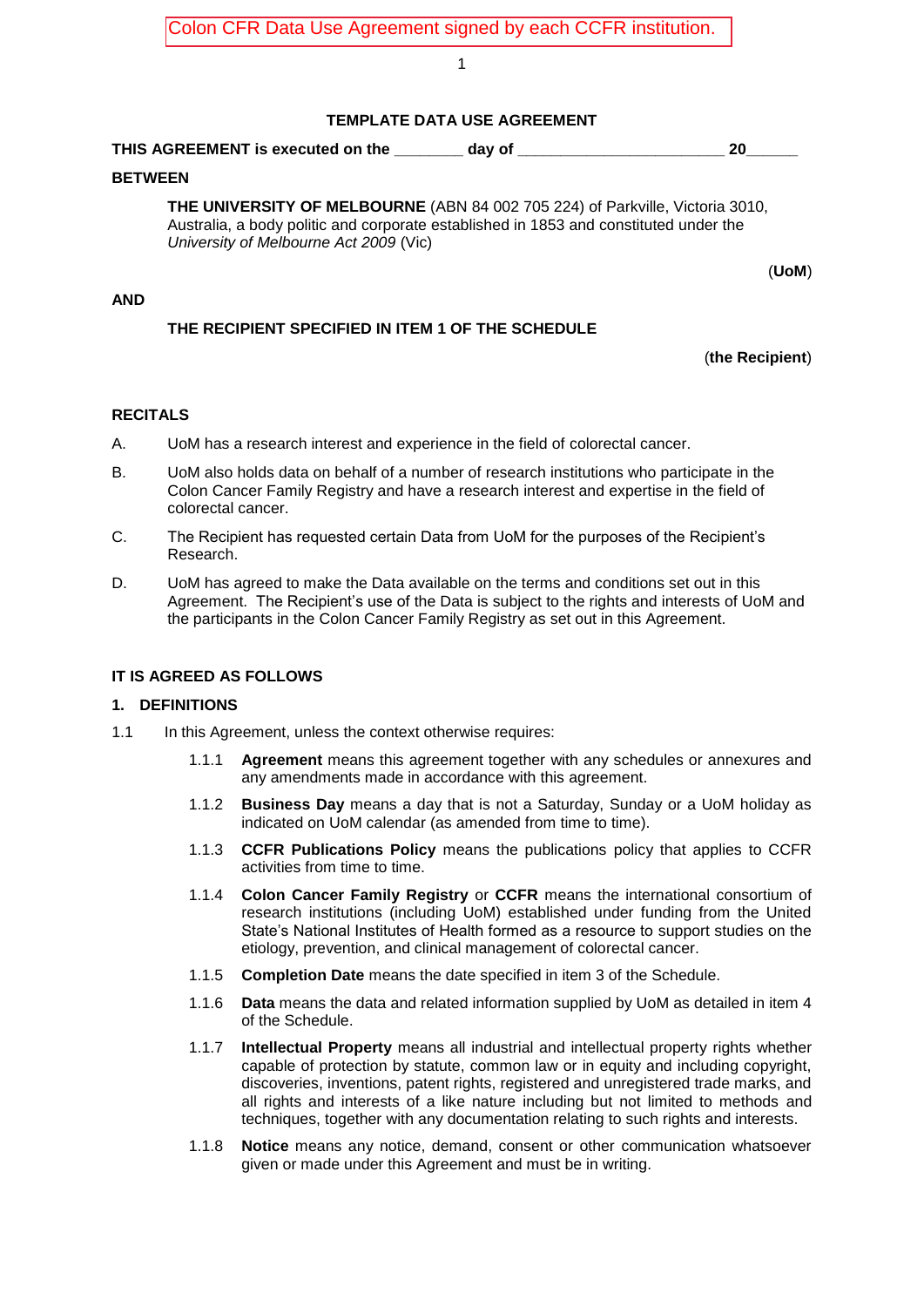- 1.1.9 **Other CCFR Sites** means The Mayo Clinic, The Mayo Clinic Arizona, the University of Hawaii, Sinai Health System, the Fred Hutchinson Cancer Research Center, Cedars-Sinai Medical Center, Cleveland Clinic Foundation, Dartmouth College, and the University of Minnesota. **Other CCFR Site** means any one of them.
- 1.1.10 **Parties** means the parties to this Agreement and their respective successors and permitted assigns, and 'Party' means any one of them.
- 1.1.11 **Research** means the research as described in items 5 and 6 of the Schedule as approved by UoM and any other Other CCFR Site that originally provided UoM with the Data or part thereof and, where ethics or institutional review board approval is required to conduct the Research, by the relevant ethics or institutional review board.
- 1.1.12 **Results** means results and data generated by the Recipient using the Data. Results includes, without limitation, Intellectual Property vesting in such results and data, as well as non-patentable results, discoveries and data.
- 1.1.13 **Start Date** means the date specified in item 2 of the Schedule.
- 1.1.14 **Term** means the period from the Start Date to the Completion Date.

#### **2. SUPPLY OF DATA**

- 2.1 UoM has agreed to make the Data available to the Recipient for the purposes of the Recipient's Research on the terms and conditions set out in this Agreement.
- <span id="page-1-0"></span>2.2 The supply of Data is subject to any special conditions set out in Item 7 of the Schedule.

#### **3. RIGHTS OF UOM**

Nothing in this Agreement prevents UoM or the concerned Other CCFR Sites from exploiting the Data or distributing the Data to any third party, including both profit and non-profit organisations.

# **4. USE OF THE DATA AND OBLIGATIONS OF THE RECIPIENT**

- <span id="page-1-8"></span><span id="page-1-7"></span><span id="page-1-6"></span><span id="page-1-5"></span><span id="page-1-4"></span><span id="page-1-3"></span><span id="page-1-2"></span><span id="page-1-1"></span>4.1 The Recipient:
	- 4.1.1 must only use the Data for the purposes of the Research;
	- 4.1.2 must not use the Data for purposes other than the Research;
	- 4.1.3 must comply with all applicable Federal, State and local laws and appropriate standards in relation to the use of the Data including, but not limited to, privacy and confidentiality laws;
	- 4.1.4 must treat the Data as confidential information and restrict access to the Data to those of its employee researchers who are directly involved in the Research and who are placed under an obligation to observe the terms of this Agreement;
	- 4.1.5 must take such reasonable steps to provide for the safe custody of any and all Data in its possession and to prevent unauthorised access thereto or use thereof
	- 4.1.6 must not transfer, sell, disseminate, disclose or otherwise distribute the Data to any third party without UoM's prior written consent and without conforming to established CCFR protocols in advance, including those regarding access to CCFR data and requirement that such third parties enter into a Data Use Agreement with the same restrictions, terms and conditions as apply pursuant to this Agreement;
	- 4.1.7 must not use the Data for any profit-making or commercial purposes;
	- 4.1.8 must at the termination of this Agreement, delete all copies of the Data except for one copy to be kept securely solely for record-keeping purposes;
	- 4.1.9 must not use UoM's or any Other CCFR Site's name or logo without the prior written consent of such party;
	- 4.1.10 accepts sole responsibility and liability for the conduct of the Research and will use the Data at its own risk and will obtain and maintain adequate insurance in respect of its use of the Data;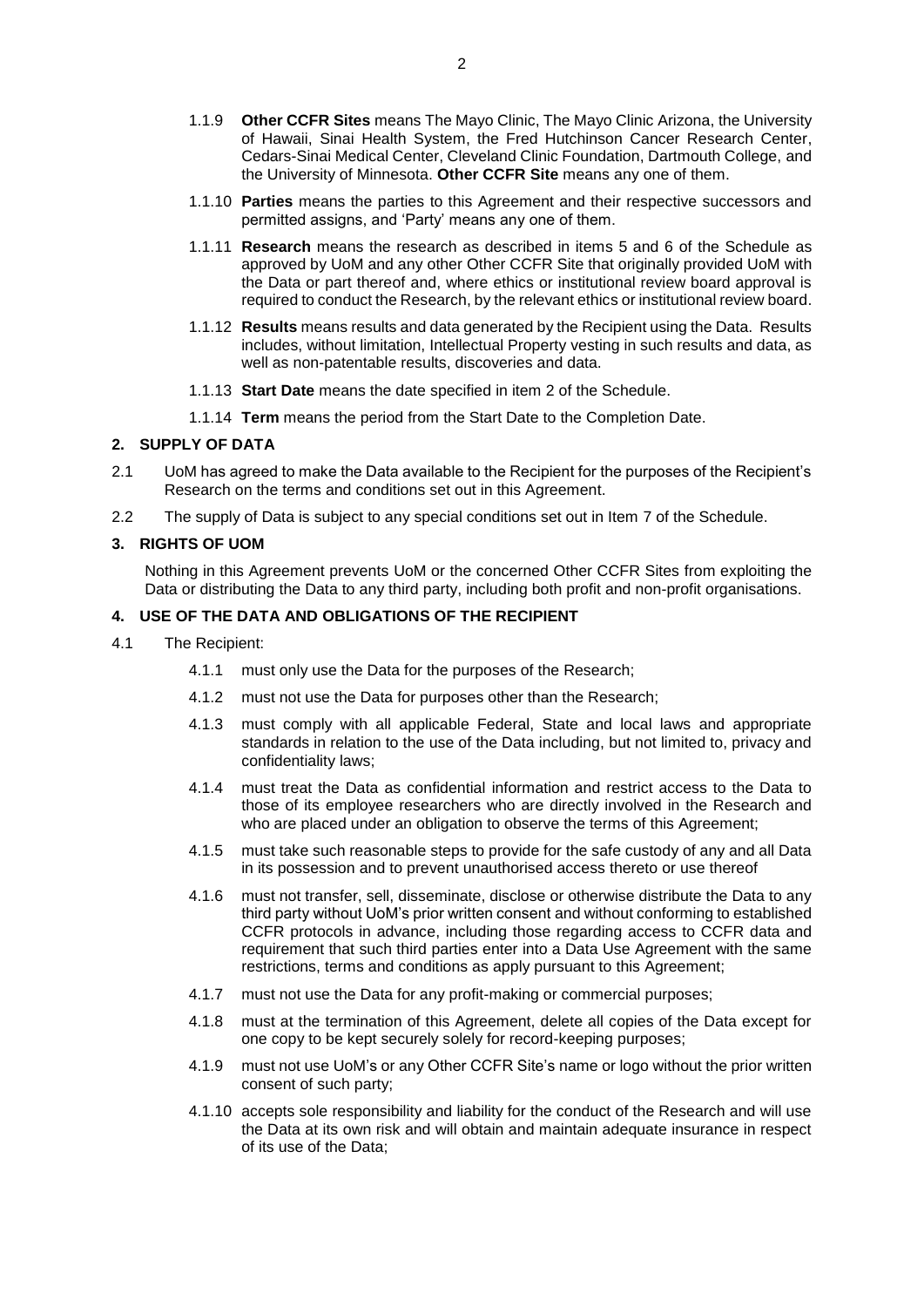- <span id="page-2-0"></span>4.1.11 indemnifies UoM and its trustees, officers, staff, students, contractors, representatives and agents, and any Other CCFR Site that owns the Data or part thereof (if relevant), against all loss, liability, damage, (whether to persons or property), costs and expenses (including without limitation legal expenses), claims, demands, suits or other actions arising out of the Recipient's use of the Data; and
- <span id="page-2-1"></span>4.1.12 acknowledges and agrees that to the extent permitted by law, UoM and the Other CCFR Sites exclude all warranties, express or implied, including without limitation warranties of merchantability, fitness for a particular use, safety or quality in relation to the supply of the Data. UoM and the Other CCFR Sites make no representation and provides no warranty that the use of the Data will not infringe any Intellectual Property right of any other person. The Data is provided by UoM under this Agreement on an "as is" basis. The Recipient hereby releases UoM and the Other CCFR Sites from any liability whatsoever in respect of UoM's provision of the Data.
- 4.2 The Recipient must notify UoM promptly of all Results and will provide UoM with regular reports on the progress of the Research. If requested by UoM, the Recipient must also supply UoM with a report and/or outline of any Results, discoveries or comments in relation to the Research at the conclusion of the Research. UoM shall be free to distribute such progress reports and final reports to the Other CCFR Sites.
- 4.3 The Recipient must report immediately to UoM any use or disclosure of Data other than as permitted in this Agreement and will take all reasonable steps to mitigate the effects of such improper use or disclosure, cooperating with all reasonable requirements of UoM's towards that end.

## <span id="page-2-2"></span>**5. INTELLECTUAL PROPERTY**

- 5.1 The Data and any Intellectual Property subsisting therein are the property of UoM and/or Other CCFR Sites, as the case may be. UoM is authorised to enter into this Agreement on behalf of the relevant Other CCFR Sites.
- 5.2 UoM grants the Recipient a non-exclusive, royalty-free licence to use the Data for the purpose of the Research only.

#### <span id="page-2-3"></span>**6. PUBLICATION**

- 6.1 If the Recipient intends to publish or publicly present material incorporating Results in a way that incorporates the Data or secondary analysis of the Data ("**Publication**"), the Recipient must adhere to the CCFR Publications Policy as amended from time to time, which can be found at (www.coloncfr.org/publications).
- 6.2 The Recipient must:
	- 6.2.1 acknowledge UoM and relevant Other CCFR Sites (as notified by UoM to the Recipient) as the source of the Data in any publications;
	- 6.2.2 if it is appropriate to do so, name UoM and relevant Other CCFR Site researchers as authors in any publications;
	- 6.2.3 not disclose any personal information contained in the Data despite any other provision contained in this Agreement
	- 6.2.4 not release, publish or disclose any findings or information derived from the Data if such findings contain any combination of data elements that might allow for identification or the deduction of a study participant's identity; and
	- 6.2.5 subject any findings or manuscripts arising from its use of the Data for public release (e.g. abstracts, presentations, publications) to a stringent review to ensure that individual study participants cannot be identified.

# **7. TERM AND TERMINATION**

7.1 This Agreement commences on the Start Date and, unless extended or terminated earlier in the manner set out in this Agreement, will remain in effect for the Term. This Agreement terminates at the end of the Term.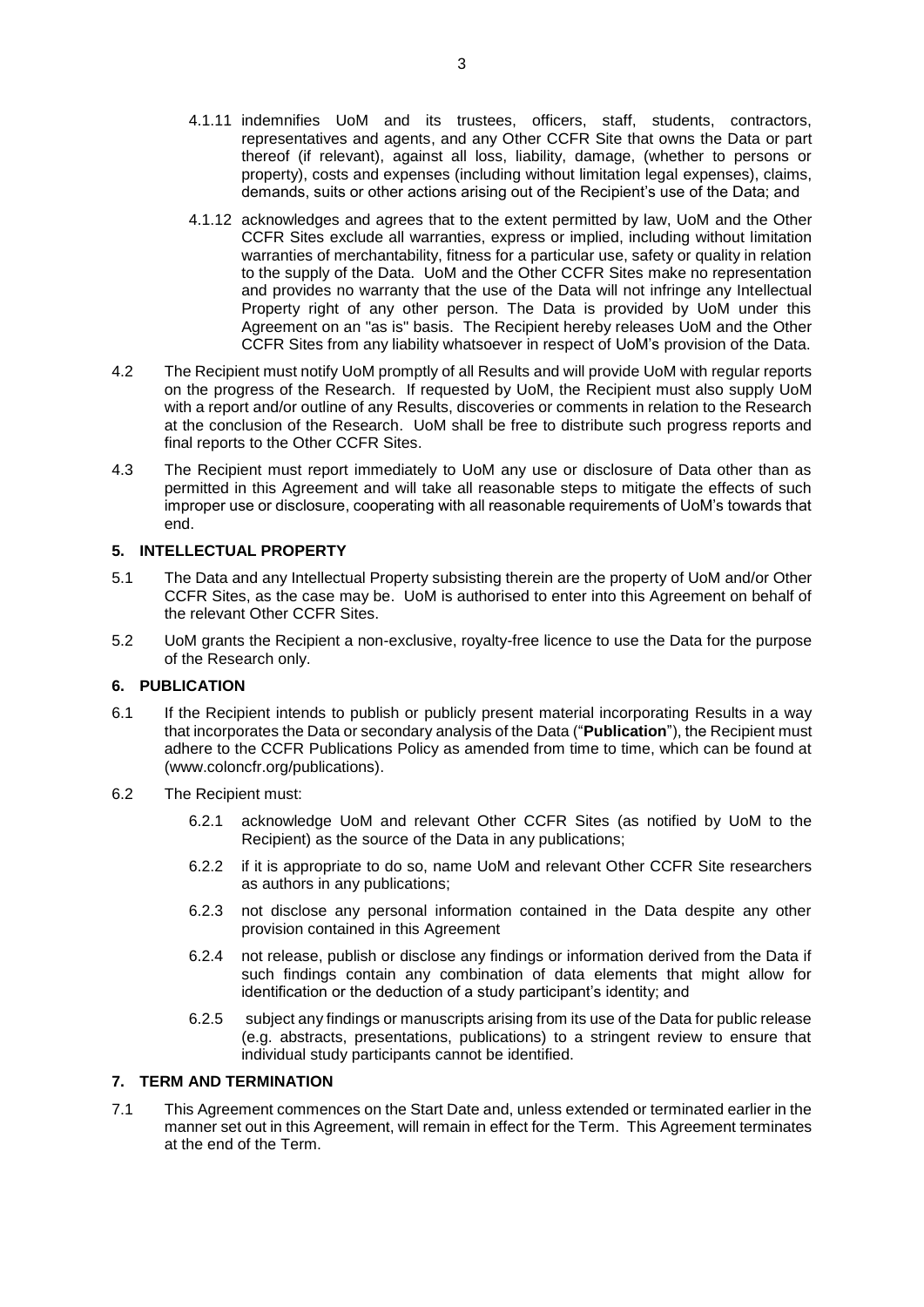- 7.2 A Party may terminate this Agreement if the other Party is in default of the terms and conditions of this Agreement and fails to take action to remedy the default within 30 days after written notice from the Party requiring the remedy of the default.
- <span id="page-3-0"></span>7.3 Upon termination or expiration of this Agreement, the Recipient must, at UoM's option, either destroy or return to UoM all Data.

## **8. GENERAL PROVISIONS**

- 8.1 **Relationship of the Parties**. This Agreement does not create a partnership, agency, fiduciary or other relationship, except the relationship of contracting parties. A Party shall not represent that another Party or any of their staff in any way endorse, support or approve of, any products, services, Intellectual Property or business of the representing party unless that other Party has given its express written consent to such representation.
- 8.2 **Relationship of UoM and Other CCFR Sites.** The Recipient agrees that UoM is not acting as an agent of any Other CCFR Site in providing the Recipient with the Data under this Agreement.
- 8.3 **Entire agreement**. This Agreement constitutes the entire agreement of the Parties with respect to its subject matter and supersedes all prior oral or written representations and agreements.
- 8.4 **Variation**. This Agreement may only be varied in writing signed by the Parties.
- 8.5 **Assignment**. The Recipient must not assign its rights under this Agreement.
- 8.6 **Waiver**. A Party's failure to exercise or delay in exercising a right, power or remedy does not operate as a waiver of that right, power or remedy and does not preclude the future exercise of that right, power or remedy. To be effective, a waiver of a right, power or remedy must be in writing and signed by the Party granting the waiver.
- <span id="page-3-1"></span>8.7 **Severance**. If any provision or part provision of this Agreement is invalid or unenforceable, such provision shall be deemed deleted but only to the extent necessary and the remaining provisions of this Agreement shall remain in full force and effect.
- 8.8 **Notices**. Notices must be in writing and signed by a duly authorised person. Notices to or by a Party delivered in person are deemed to be given by the sender and received by the addressee when delivered to the addressee if by:
	- 8.8.1 domestic post, 3 Business Days from and including the date of postage;
	- 8.8.2 international post, 10 Business Days from and including the date of postage; or
	- 8.8.3 facsimile, when transmitted to the addressee provided that if transmission is on a day which is not a Business Day or is after 5.00pm (addressee's time) on the next Business Day.
- 8.9 **Force Majeure**. A Party to this Agreement shall not be responsible or liable for any nonperformance or delay in performance of any of its obligations under this Agreement that is caused by an act or event that is beyond the reasonable control of that Party ("**Force Majeure Event**"), provided that it promptly notifies the other parties (with appropriate details); and takes all reasonable steps to work around or reduce the effects of the Force Majeure Event.
- 8.10 **Obligations**. Each Party's obligations and liabilities under this Agreement are several and not joint or joint and several.
- <span id="page-3-2"></span>8.11 **Survival of clauses**.Each Party's obligations under clause[s 2.2,](#page-1-0) [4.1.2,](#page-1-1) [4.1.3](#page-1-2) [4.1.4,](#page-1-3) [4.1.6,](#page-1-4) [4.1.7,](#page-1-5) [4.1.8,](#page-1-6) [4.1.9,](#page-1-7) [4.1.10,](#page-1-8) [4.1.11,](#page-2-0) [4.1.12,](#page-2-1) [5,](#page-2-2) [6,](#page-2-3) [7.3,](#page-3-0) [8.7](#page-3-1) and this clause [8.11](#page-3-2) survive termination of this Agreement, along with any other clause which by its nature survives termination.
- 8.12 **Counterparts**. This Agreement may be executed in any number of counterparts. All counterparts taken together will be taken to constitute one agreement.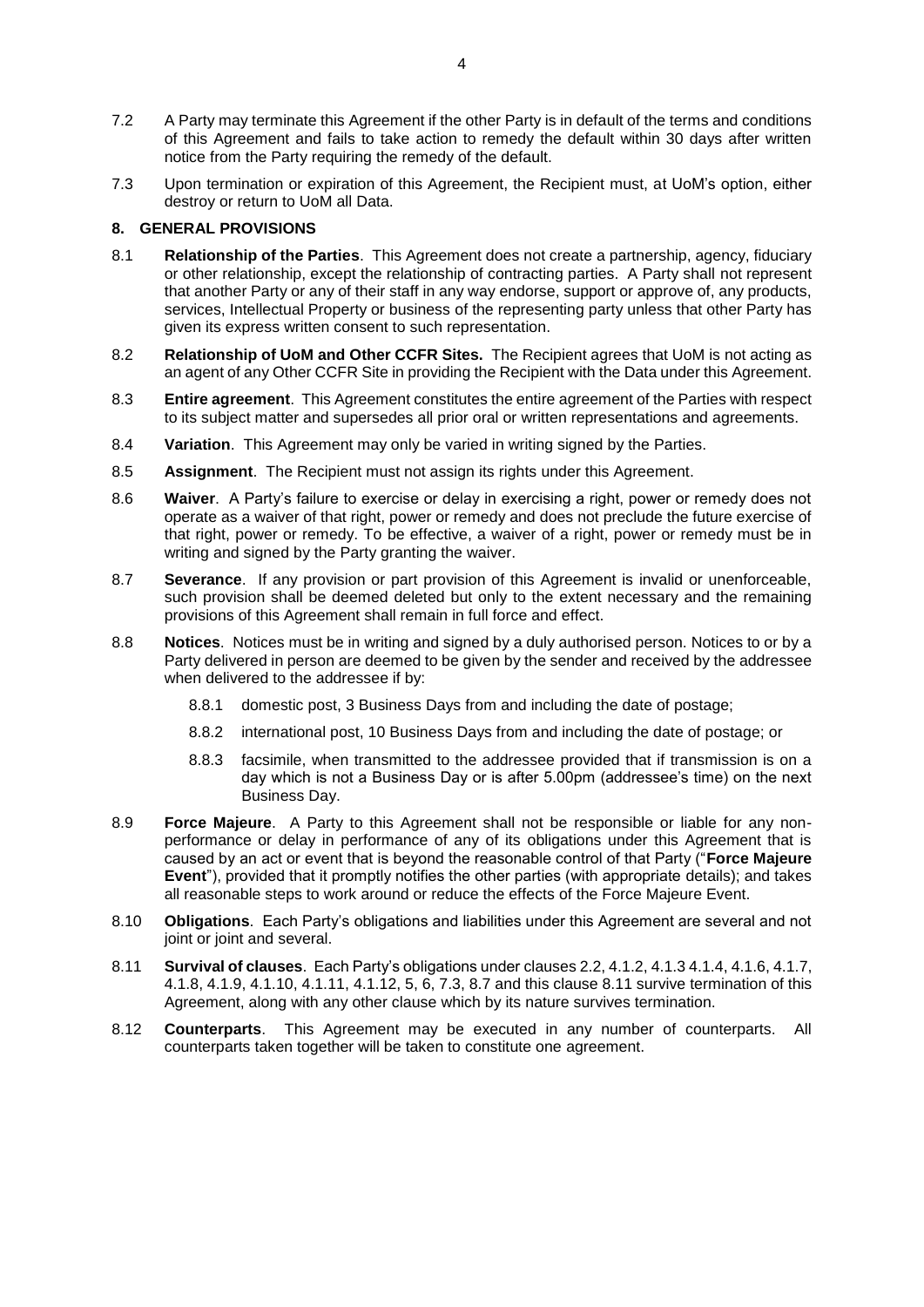# **EXECUTED AS AN AGREEMENT**

| <b>SIGNED</b> for and on behalf of THE<br><b>UNIVERSITY OF MELBOURNE in the</b><br>presence of:<br>Signature of Witness<br>Name of Witness (block letters) | Signature of authorised person<br>Office held<br>Name of authorised person (block letters) |
|------------------------------------------------------------------------------------------------------------------------------------------------------------|--------------------------------------------------------------------------------------------|
| Date                                                                                                                                                       |                                                                                            |
| <b>SIGNED</b> for and on behalf of THE<br><b>RECIPIENT</b> in the presence of:<br>Signature of Witness                                                     | Signature of authorised person<br>Office held                                              |
| Name of Witness (block letters)                                                                                                                            | Name of authorised person (block letters)                                                  |
| Date                                                                                                                                                       |                                                                                            |

5